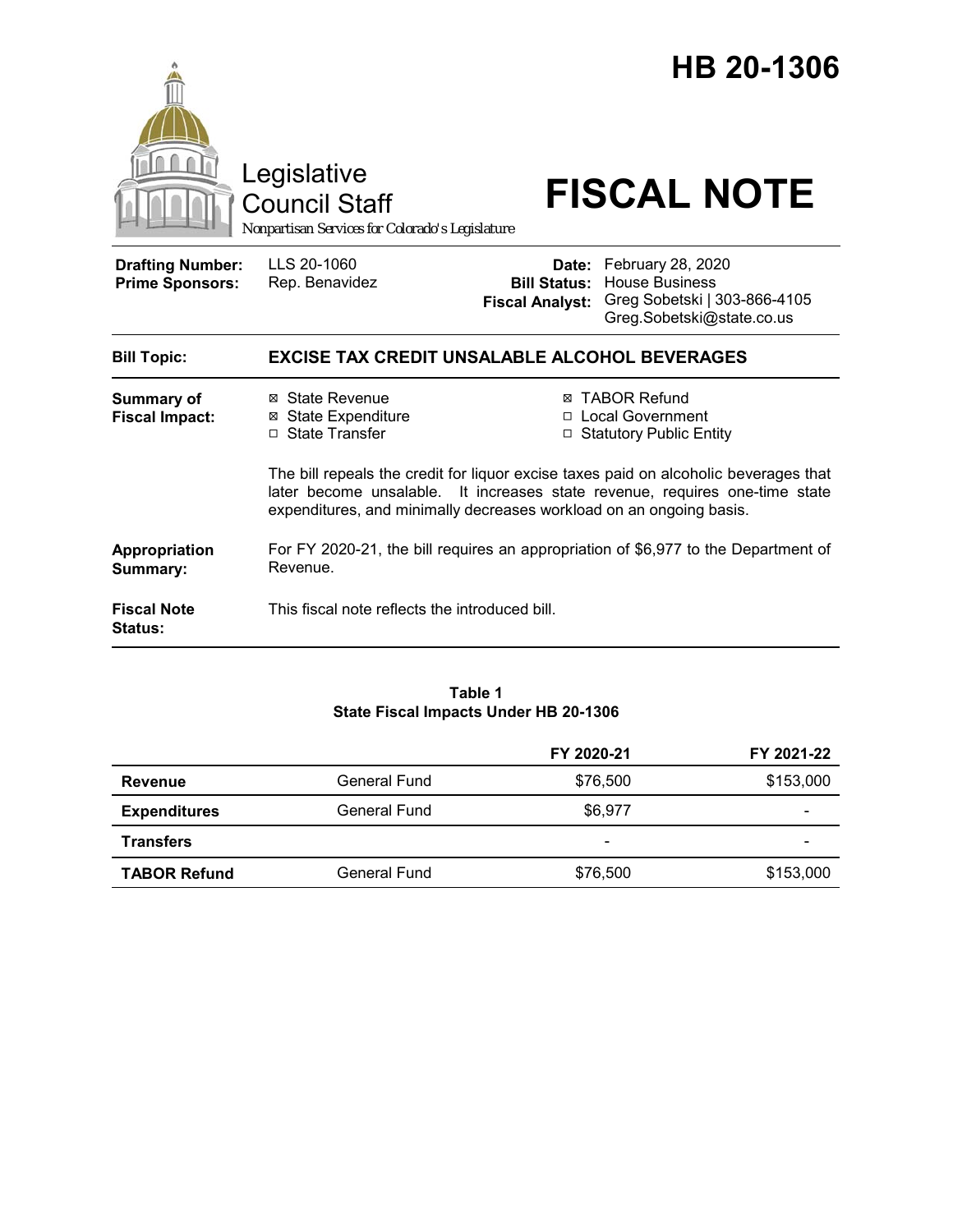February 28, 2020

# **Summary of Legislation**

Under current law, manufacturers and distributors of alcoholic beverages are allowed a refundable tax credit equal to the amount of liquor excise tax paid on alcoholic beverages that later became unsalable due to damage or destruction. The bill repeals the credit effective January 1, 2021.

### **Background**

Pursuant to Senate Bill 16-203, the Office of the State Auditor published its evaluation of the tax credit in July 2019. The evaluation is available online here: https://leg.colorado.gov/sites/ default/files/images/2019-te25\_unsalable\_alcoholic\_beverages.pdf.

#### **State Revenue**

The bill is expected to increase General Fund revenue by \$76,500 in FY 2020-21 and \$153,000 in FY 2021-22 and subsequent fiscal years. The estimate for FY 2020-21 reflects a half-year impact on an accrual accounting basis. The bill increases liquor excise tax revenue, which is subject to TABOR.

The estimated full-year impact reflects actual credits claimed against excise tax paid on unsalable alcoholic beverages during tax year 2017, as reported in the Department of Revenue's 2018 Tax Profile & Expenditure Report. For tax year 2017, 98 taxpayers claimed credits totaling \$153,000. The actual annual revenue increase will depend on the value of credits that would otherwise be claimed if the credit were not repealed, and could be greater in certain years due to large fires, floods, or other disasters that render larger amounts of alcoholic beverages unsalable.

## **State Expenditures**

The bill is expected to require one-time General Fund expenditures of \$6,977 in FY 2020-21 only, and to minimally decrease Department of Revenue workload on an ongoing basis. Expenditures are summarized in Table 2 and detailed below.

|                                | FY 2020-21 | FY 2021-22 |
|--------------------------------|------------|------------|
| <b>Department of Revenue</b>   |            |            |
| GenTax Programming and Testing | \$6,540    |            |
| Postage and Mailing Costs      | \$437      |            |
| <b>Total Cost</b>              | \$6,977    | -          |

#### **Table 2 Expenditures Under HB 20-1306**